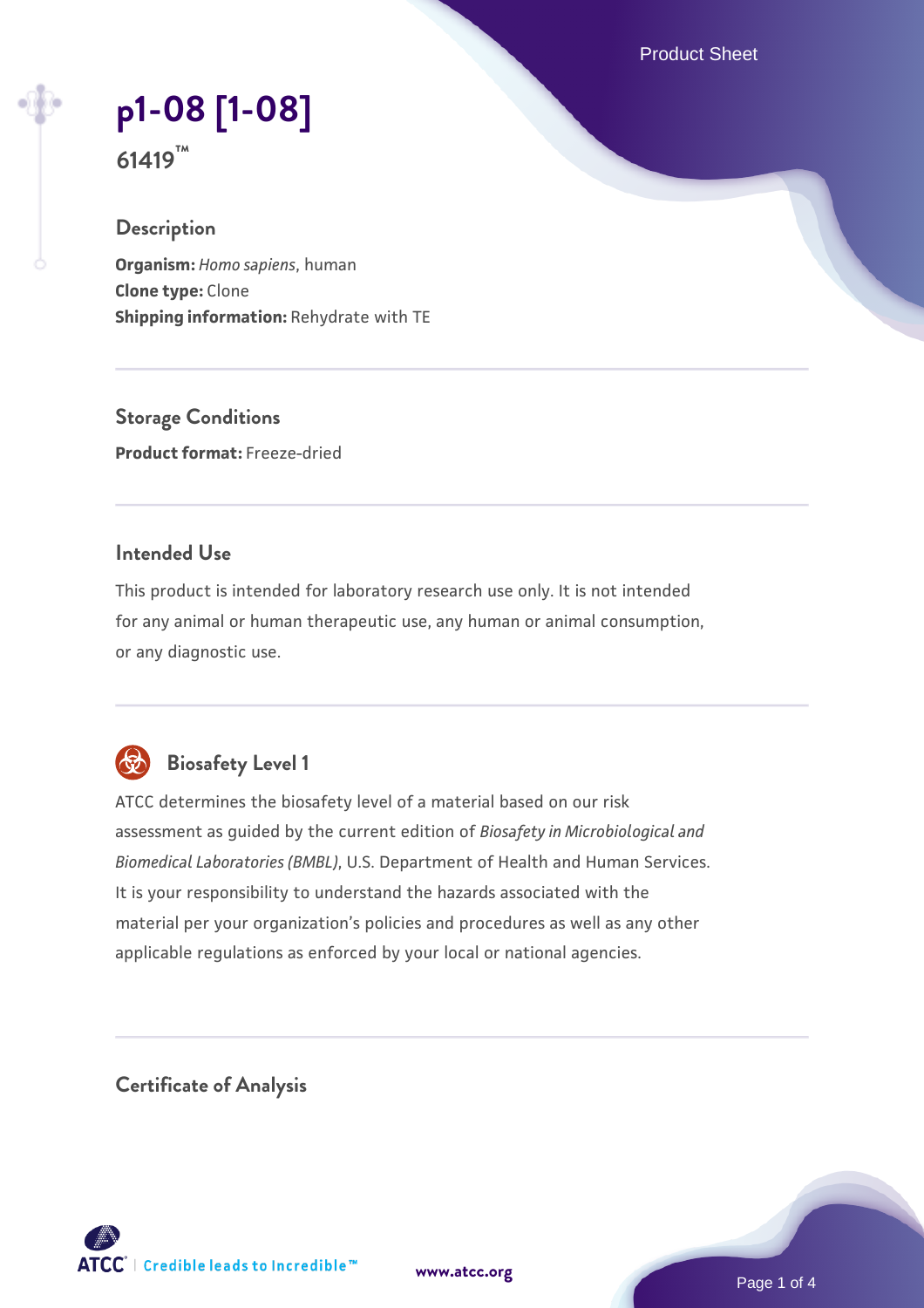

For batch-specific test results, refer to the applicable certificate of analysis that can be found at www.atcc.org.

## **Insert Information**

**Insert size (kb):** 1.7 **Type of DNA:** genomic **Gene product:** DNA Segment, single copy [D1S10] **Alleles:** A1, A2

**Vector Information Construct size (kb):** 4.400000095367432

## **Material Citation**

If use of this material results in a scientific publication, please cite the material in the following manner: p1-08 [1-08] (ATCC 61419)

# **References**

References and other information relating to this material are available at www.atcc.org.

#### **Warranty**

The product is provided 'AS IS' and the viability of ATCC® products is warranted for 30 days from the date of shipment, provided that the customer has stored and handled the product according to the information included on the product information sheet, website, and Certificate of



**[www.atcc.org](http://www.atcc.org)**

Page 2 of 4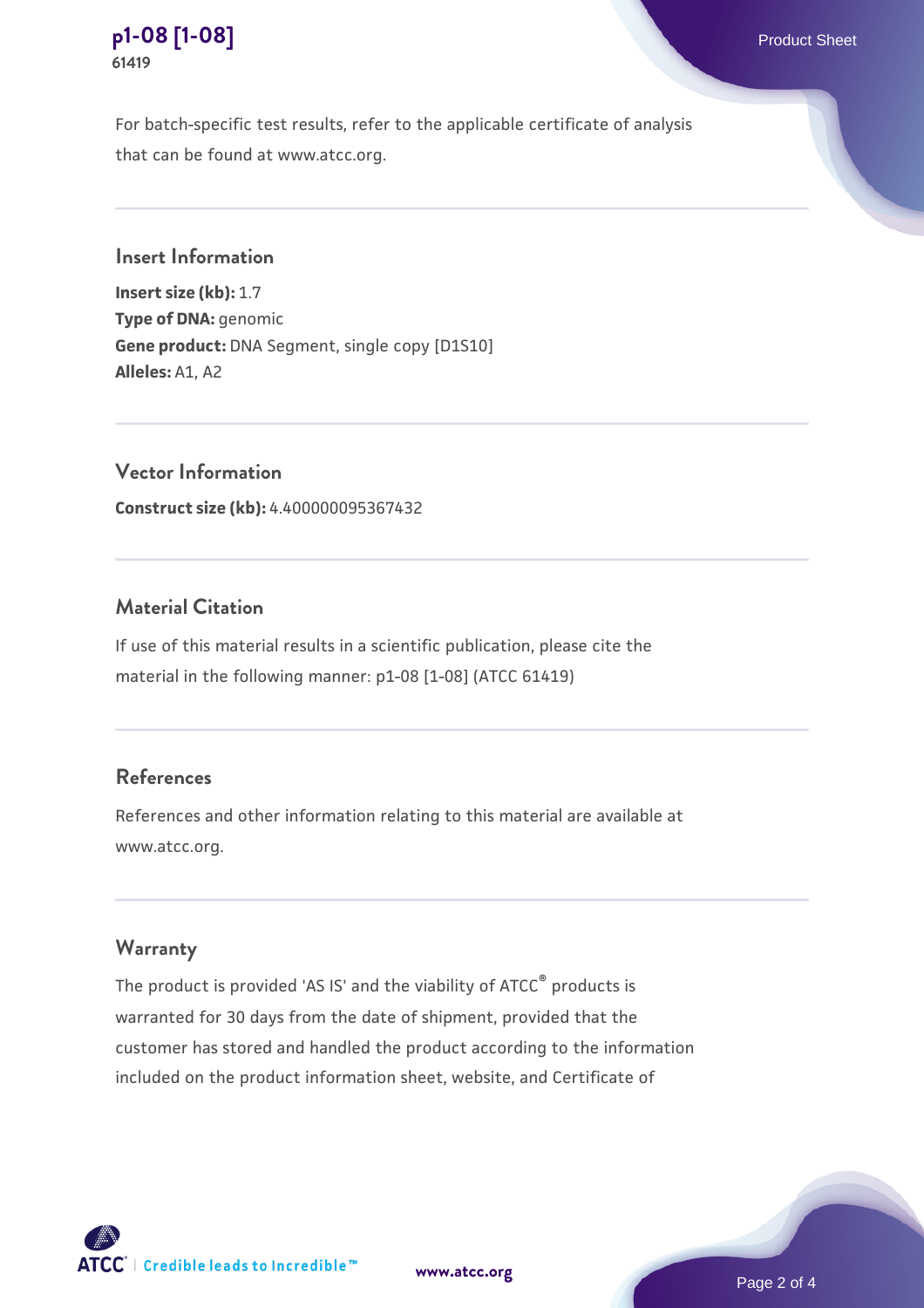Analysis. For living cultures, ATCC lists the media formulation and reagents that have been found to be effective for the product. While other unspecified media and reagents may also produce satisfactory results, a change in the ATCC and/or depositor-recommended protocols may affect the recovery, growth, and/or function of the product. If an alternative medium formulation or reagent is used, the ATCC warranty for viability is no longer valid. Except as expressly set forth herein, no other warranties of any kind are provided, express or implied, including, but not limited to, any implied warranties of merchantability, fitness for a particular purpose, manufacture according to cGMP standards, typicality, safety, accuracy, and/or noninfringement.

## **Disclaimers**

This product is intended for laboratory research use only. It is not intended for any animal or human therapeutic use, any human or animal consumption, or any diagnostic use. Any proposed commercial use is prohibited without a license from ATCC.

While ATCC uses reasonable efforts to include accurate and up-to-date information on this product sheet, ATCC makes no warranties or representations as to its accuracy. Citations from scientific literature and patents are provided for informational purposes only. ATCC does not warrant that such information has been confirmed to be accurate or complete and the customer bears the sole responsibility of confirming the accuracy and completeness of any such information.

This product is sent on the condition that the customer is responsible for and assumes all risk and responsibility in connection with the receipt, handling, storage, disposal, and use of the ATCC product including without limitation taking all appropriate safety and handling precautions to minimize health or environmental risk. As a condition of receiving the material, the customer agrees that any activity undertaken with the ATCC product and any progeny or modifications will be conducted in compliance with all applicable laws, regulations, and guidelines. This product is provided 'AS IS' with no



**[www.atcc.org](http://www.atcc.org)**

Page 3 of 4